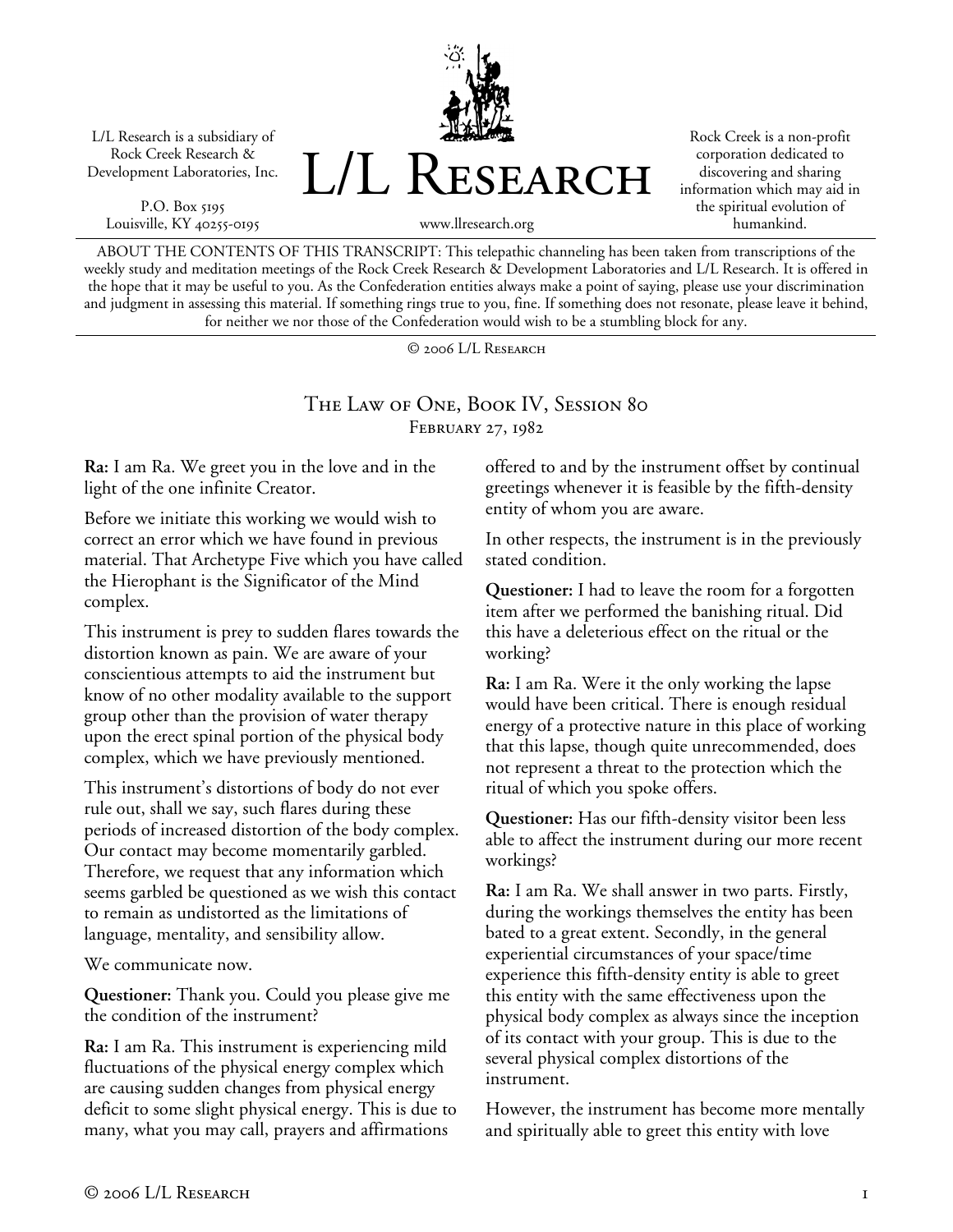thereby reducing the element of fear which is an element the entity counts as a great weapon in the attempt to cause cessation, in any degree, of the Ra contact.

**Questioner:** What is the reason for the fact that the entity is able to act through physical distortions that are already present as opposed to being unable to act upon an entity who has no physical distortion at all?

**Ra:** I am Ra. The key to this query is the term, distortion. Any distortion, be it physical, mental, or spiritual in complex nature, may be accentuated by the suggestion of one able to work magically; that is, to cause changes in consciousness. This entity has many physical distortions. Each in the group has various mental distortions. Their nature varies. The less balanced the distortion by self-knowledge, the more adeptly the entity may accentuate such a distortion in order to mitigate against the smooth functioning and harmony of the group.

**Questioner:** As Ra well knows, the information that we accumulate here will be illuminating to a very minor percentage of those who populate this planet simply because there are very few people who can understand it. However, it seems that our fifthdensity visitor is, shall we say, dead set against this communication. Can you tell me why this is so important to him since it is of such a limited effect, I would guess, upon the harvest of this planet?

**Ra:** I am Ra. Purity does not end with the harvest of third density. The fidelity of Ra towards the attempt to remove distortions is total. This constitutes an acceptance of responsibility for service-to-others which is of relative purity. The instrument through which we speak and its support group have a similar fidelity and, disregarding any inconvenience to self, desire to serve others. Due to the nature of the group the queries made to us by the group have led rapidly into somewhat abstruse regions of commentary. This content does not mitigate against the underlying purity of the contact. Such purity is as a light. Such an intensity of light attracts attention.

**Questioner:** What would our fifth-density visitor hope to gain for himself if he were to be successful in eliminating this contact?

**Ra:** I am Ra. As we have previously stated, the entity hopes to gain a portion of that light; that is, the mind/body/spirit complex of the instrument. Barring this, the entity intends to put out the light.

**Questioner:** I understand this up to a point and that point is if the entity were successful in either of these attempts of what value would this be to him? Would it increase his ability? Would it increase his polarity? By what mechanism would it do whatever it does?

**Ra:** I am Ra. Having attempted, for some of your space/time with no long-lasting result, to do these things the entity may be asking this question of itself. The gain for triumph is an increase in negative polarity to the entity in that it has removed a source of radiance and, thereby, offered to this space/time the opportunity of darkness where there once was light. In the event that it succeeded in enslaving the mind/body/spirit complex of the instrument it would have enslaved a fairly powerful entity, thus adding to its power.

**Questioner:** I am sorry for my lack of penetration of these mechanisms and I apologize for some rather stupid questions, but I think we have here a point that is somewhat central to what we are presently attempting to understand. Some of my next questions may be almost unacceptably stupid, but I will attempt to try to understand what this power that our visitor seeks is and how he uses it. It seems to me that this is central to the mind and its evolution.

As our visitor increases his power through these works, what is the power that he increases? Can you describe it?

**Ra:** I am Ra. The power of which you speak is a spiritual power. The powers of the mind, as such, do not encompass such works as these. You may, with some fruitfulness, consider the possibilities of moonlight. You are aware that we have described the Matrix of the Spirit as a Night. The moonlight, then, offers either a true picture seen in shadow or chimera and falsity. The power of falsity is deep as is the power to discern truth from shadow. The shadow of hidden things is an infinite depth in which is stored the power of the one infinite Creator.

The adept, then, is working with the power of hidden things illuminated by that which can be false or true. To embrace falsity, to know it, and to seek it, and to use it gives a power that is most great. This is the nature of the power of your visitor and may shed some light upon the power of one who seeks in order to serve others as well, for the missteps in the night are oh! so easy.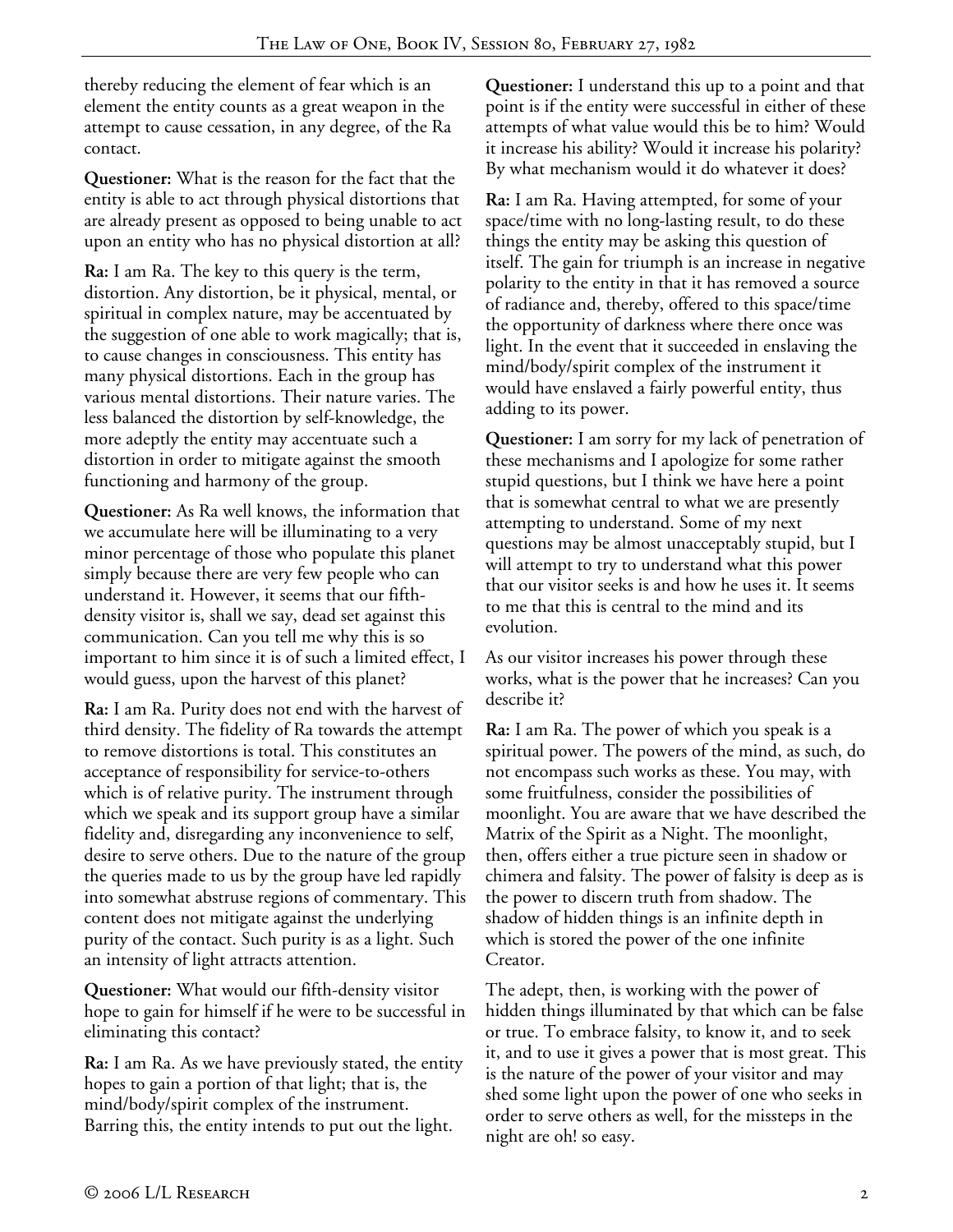**Questioner:** Are you saying, then, that this power is of the spirit and not of the mind or of the body?

**Ra:** I am Ra. The work of the adept is based upon previous work with the mind and the body, else work with the spirit would not be possible on a dependable basis. With this comment we may assert the correctness of your assumption.

**Questioner:** The fifteenth archetype is the Matrix of the Spirit and has been called the Devil. Can you tell me why that is so?

**Ra:** I am Ra. We do not wish to be facile in such a central query, but we may note that the nature of the spirit is so infinitely subtle that the fructifying influence of light upon the great darkness of the spirit is very often not as apparent as the darkness itself. The progress chosen by many adepts becomes a confused path as each adept attempts to use the Catalyst of the Spirit. Few there are which are successful in grasping the light of the sun. By far, the majority of adepts remain groping in the moonlight and, as we have said, this light can deceive as well as uncover hidden mystery. Therefore, the melody, shall we say, of this matrix often seems to be of a negative and evil, as you would call it, nature.

It is also to be noted that an adept is one which has freed itself more and more from the constraints of the thoughts, opinions, and bonds of other-selves. Whether this is done for service to others or service to self, it is a necessary part of the awakening of the adept. This freedom is seen by those not free as what you would call evil or black. The magic is recognized; the nature is often not.

**Questioner:** Could I say, then, that implicit in the process of becoming adept is the seeming polarization towards service to self because the adept becomes disassociated with many of his kind?

**Ra:** I am Ra. This is likely to occur. The apparent happening is disassociation whether the truth is service to self and thus true disassociation from other-selves or service-to-others and thus true association with the heart of all other-selves and disassociation only from the illusory husks which prevent the adept from correctly perceiving the self and other-self as one.

**Questioner:** Then you say that this effect of disassociation on the service-to-others adept is a stumbling block or slowing process in reaching that goal to which he aspires? Is this correct?

**Ra:** I am Ra. This is incorrect. This disassociation from the miasma of illusion and misrepresentation of each and every distortion is a quite necessary portion of an adept's path. It may be seen by others to be unfortunate.

**Questioner:** Then is this, from the point of view of the fifteenth archetype, somewhat of an excursion into the Matrix of the Spirit in this process? Does that make any sense?

**Ra:** I am Ra. The excursion of which you speak and the process of disassociation is most usually linked with that archetype you call Hope which we would prefer to call Faith. This archetype is the Catalyst of the Spirit and, because of the illuminations of the Potentiator of the Spirit, will begin to cause these changes in the adept's viewpoint.

**Questioner:** I didn't intend to get too far ahead of my questioning process here. The positively or negatively polarized adept, then, is building a potential to draw directly on the spirit for power. Is this correct?

**Ra:** I am Ra. It would be more proper to say that the adept is calling directly through the spirit to the universe for its power, for the spirit is a shuttle.

**Questioner:** The only obvious significant difference, I believe, between the positive and negative adepts in using this shuttle is the way they polarize. Is there a relationship between the archetypes of the spirit and whether the polarization is either positive or negative? Is, for instance, the positive calling through the sixteenth archetype and the negative calling through the fifteenth archetype? I am very confused about this and I imagine that that question is either poor or meaningless. Can you answer that?

**Ra:** I am Ra. It is a challenge to answer such a query, for there is some confusion in its construction. However, we shall attempt to speak upon the subject.

The adept, whether positive or negative, has the same Matrix. The Potentiator is also identical. Due to the Catalyst of each adept the adept may begin to pick and choose that into which it shall look further. The Experience of the Spirit, that which you have called the Moon, is then, by far, the more manifest of influences upon the polarity of the adept. Even the most unhappy of experiences, shall we say, which seem to occur in the Catalyst of the adept, seen from the viewpoint of the spirit, may, with the